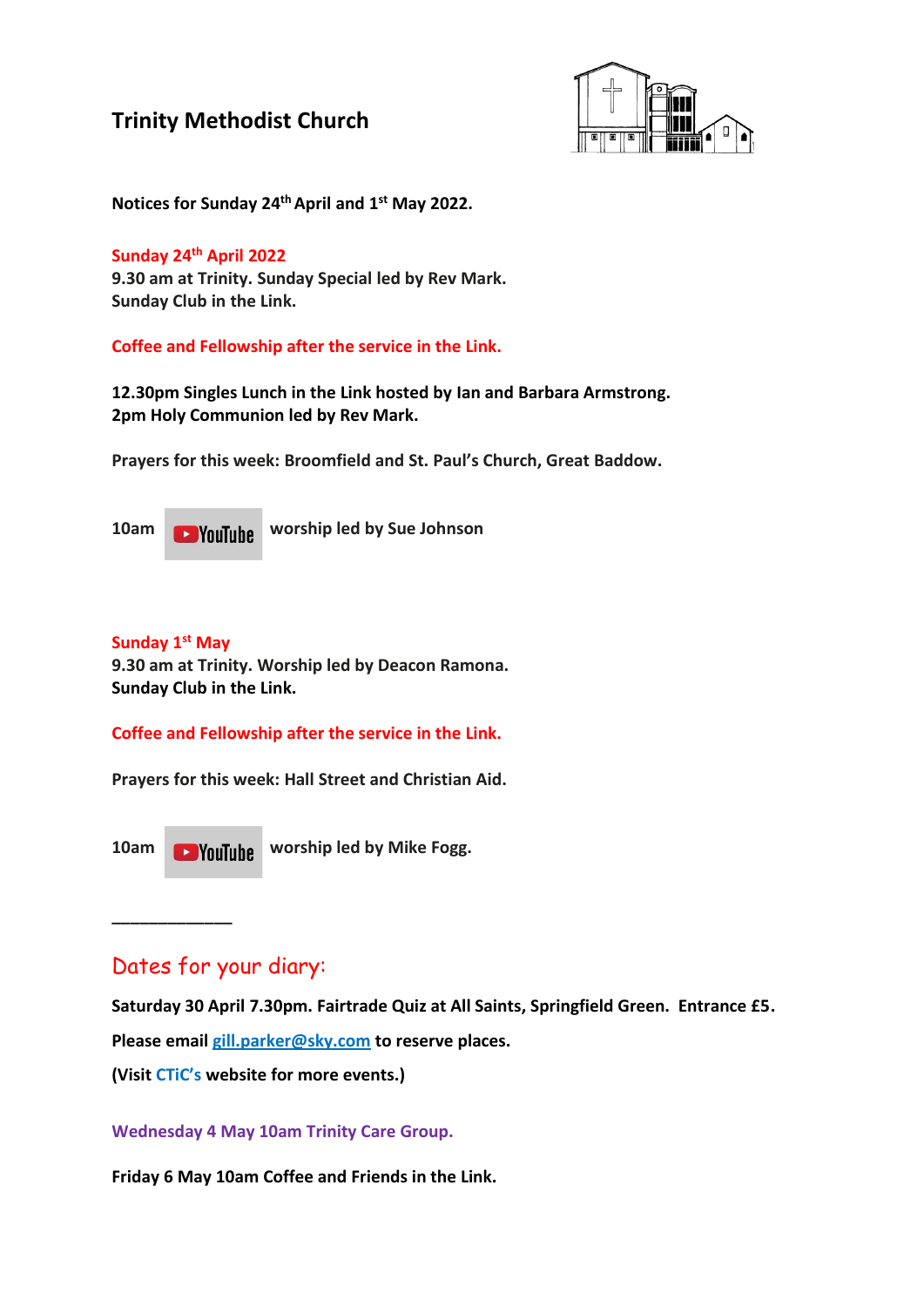



**\_\_\_\_\_\_\_\_\_**

### **Easter Offering 2022**

This is our opportunity to contribute to the World Mission Fund of the Methodist Church.

The Easter Offering theme for this year is "Tell Her Story, Tell Our Story".

Your generosity will provide the necessary resources so that God's Love may be shared in practical ways throughout the world. **The envelopes can be returned in the collection on either Easter Sunday 17th April or on the following Sunday the 24thApril.**

**CHURCH OFFICE CLOSED ON MONDAY 2 MAY. OPEN ON WEDNESDAY 4 MAY 10.00AM-12 NOON**

**Thank you to everyone who completed surveys on Discipleship and Evangelism**. These surveys are really useful and your participation is much appreciated. Today sees the launch of a new **Service Survey.** Could you please spend a few minutes to complete this new survey.

Link to online survey: <https://www.surveymonkey.co.uk/r/LS5YLNT>

Online this Survey will close on 31st May with paper copies to be received by Thursday 9th June. (Contact the office for copies).

**The Survey is asking some very simple questions of folk about their faith journey. There are no wrong or right answers, only honest ones. Through the survey we are able to see where the support in discipleship is required. Thank you. Angela Brydon District Discipleship Enabler**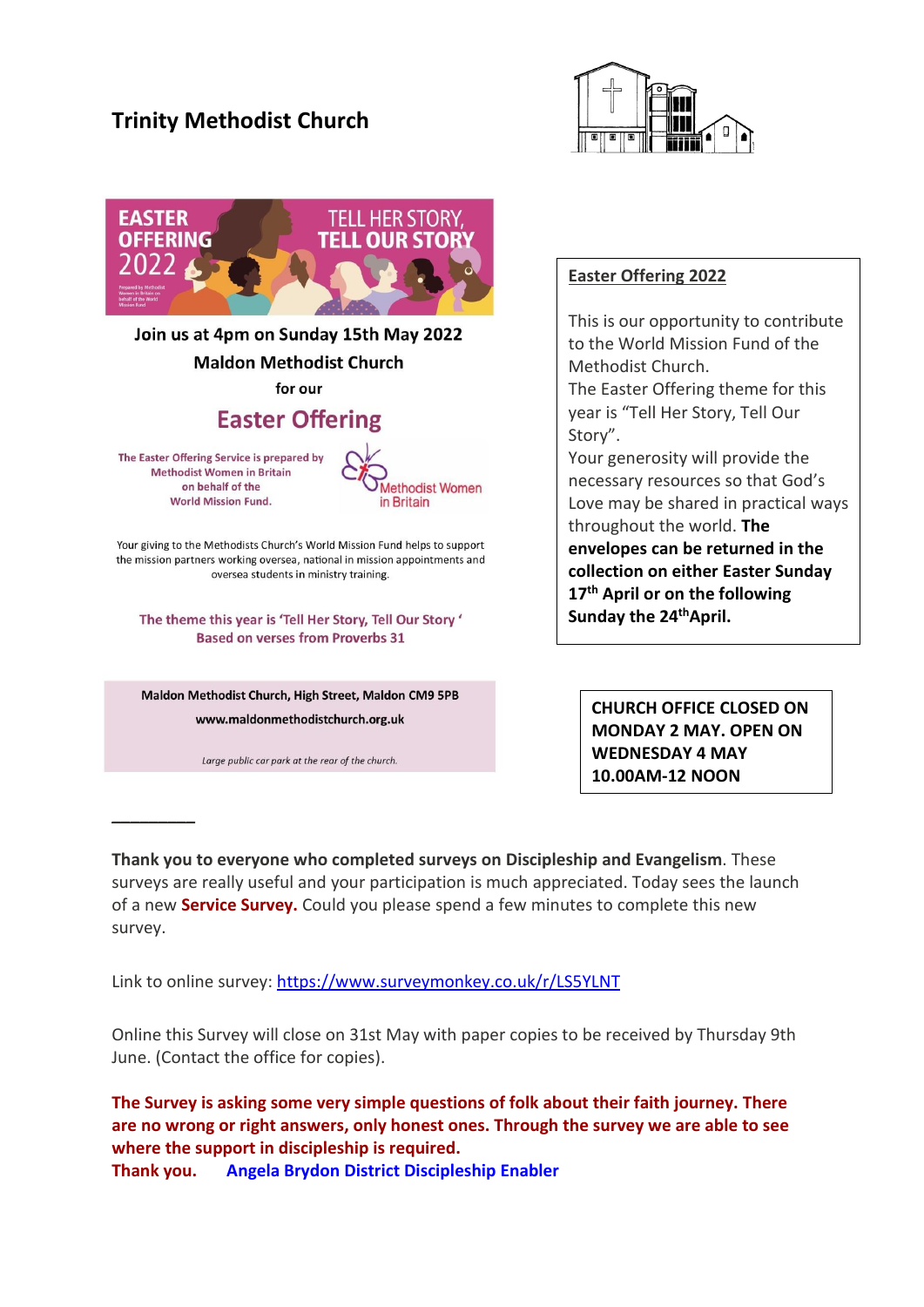

### **From the Minister… Patience a Virtue?!**

I've always thought I was a pretty patient sort of chap – maybe it's as the years go by and I'm getting older, but as each year goes by I get more IMPATIENT for the arrival of Spring! It's seemed like such a long time coming, when March is over I really look forward to better weather – warmer at least. I foolishly took my vest off a couple of weeks ago – then it snowed!

We have just celebrated Easter – the central event of the Christian faith – Jesus risen from the dead, God conquering death not only for his precious Son, but for all people who follow in the way of Jesus.

One thing I try to remember about patience is that the business of waiting is a very different thing from the perspective of God than it is for us! As scientists continue to work out how many years old they think the universe is (Wikipaedia suggest slatest thinking is 13.77 billion years!), I'm reminded of the words of the Psalmist who tells us that: *The life of mortals is like grass, they flourish like a flower of the field.* It's quite possible to take that as a fairly depressing idea, but we're all conscious that at times the things we have to endure seem to drag really slowly. I try and remember this vast difference in time perspective when I'm finding it hard to wait for something to come, or something to pass.



Three days after Good Friday the first disciples found that Jesus was living with them in a new way, a way that would never end. We sometimes refer to those people as 'the early church', but as someone reminded me the other day, maybe we are still **the early church, for perhaps in God's scheme of things – it's still the early days since Jesus rose. Let's make the excitement of the first disciples OUR excitement this Easter, for we share the same Good News experience – Jesus lives**  with us today! God bless you all at Easter,